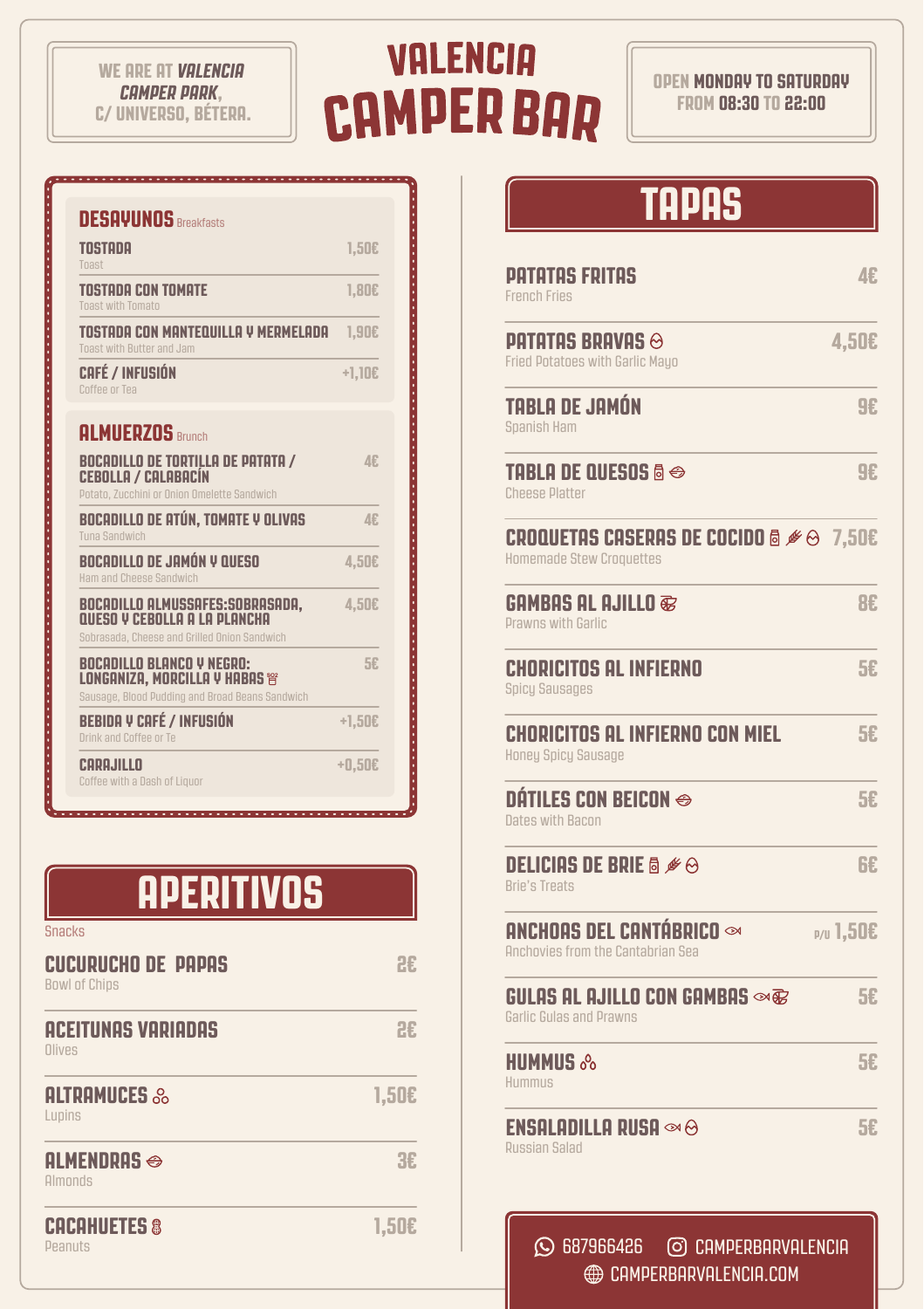## **VALENCIA CAMPER BAR**

Cacahuetes Mostaza Huevo Apio Soja Frutos aecos Crustáceos Sésamo Sulfitos Lácteos Moluscos Altramuces Gluten Pescad<br>Peanuts Mustard Egg Celery Soy Nuts Crustaceans Sesame Sulfites Dairy Mollusks Lupins Gluten Gluten Fish

 $\overline{\mathcal{L}}$ 

## **ENSALADAS**

| Salads                                               |       | <b>Main Dishes</b>                   |
|------------------------------------------------------|-------|--------------------------------------|
| NARANJA Y RÚCULA<br>Orange and Rocket Salad          | 5,50E | <b>FINGERS</b><br><b>BBO Chicken</b> |
| <b>MIXTA</b> $\otimes$ $\otimes$<br>Mixed Salad      | 5,50E | <b>HUEVOS</b><br>Eggs with Po        |
| <b>QUINOA Y AGUACATE</b><br>Quinoa and Avocado Salad | 5,50E | <b>HAMBUR</b><br>Hamburger           |
| <b>GAZPACHO ANDALUZ</b><br>Andalusian Gazpacho       | 4,50€ | <b>SOLOMIL</b>                       |

|  |  | TORTILLA | п. |  |
|--|--|----------|----|--|
|  |  |          |    |  |

| <b>Omelettes</b>                                                               |            |
|--------------------------------------------------------------------------------|------------|
| <b>FRANCESA</b> $\odot$<br><b>French Omelette</b>                              | 4E         |
| <b>PATATA <math>\odot</math></b><br><b>Spanish Potatoes Omelette</b>           | 5£         |
| <b>PATATA Y CEBOLLA <math>\odot</math></b><br><b>Potato and Onion Omelette</b> | 5,50E      |
| <b>PATATA Y CHORIZO</b> $\Theta$ is<br>Potato and Chorizo Omelette             | 5,50E      |
| PATATA Y MORCILLA $\odot$<br><b>Black Pudding &amp; Potatoes Omelet</b>        | 5,50E      |
| AL GUSTO (MÁX. 2 INGREDIENTES):<br>ଇ                                           | 5,50E<br>咼 |

**CHAMPINUNES/CEBULLH/HIUN/UUESU**  $\heartsuit$  **0** Mushrooms / Onion / Tuna / Cheese Omelette

Ô

## **PRINCIPALES**

**Dessert** 

| FINGERS DE POLLO A LA BARBACOA $\Theta \mathscr{I}$ $\hat{0}$<br><b>BBQ Chicken Fingers</b>                      | 8£    |
|------------------------------------------------------------------------------------------------------------------|-------|
| HUEVOS CON PATATAS Y JAMÓN $\odot$<br>Eggs with Potatoes and Ham                                                 | 8,50€ |
| HAMBURGUESA COMPLETA $\mathscr{I}^{\otimes 2}$<br>Hamburger                                                      | 9,50E |
| SOLOMILLO AL CHAMPIÑÓN /<br><b>PEDRO XIMENEZ &amp;</b><br>Pork Fillet with Mushrooms Sauce / Pedro Ximenez Sauce | 12£   |
| GAMBONES A LA PLANCHA $\bm{\overline{\bm{\varepsilon}}}$<br>Grilled King Prawns                                  | 12£   |
| EMPERADOR A LA PLANCHA $\infty$<br>Sword-Fish                                                                    | 12£   |

# **POSTRES CASEROS**

| <b>TARTA DE MANZANA</b> $\mathscr{I}$ & $\oplus$<br>Apple Pie                                                                                                      | 4,50€ |
|--------------------------------------------------------------------------------------------------------------------------------------------------------------------|-------|
| <b>BROWNIE DE CHOCOLATE <math>\mathscr{I} \mathbin{\widehat{\otimes}} \mathord{\ominus} \mathord{\ominus} \mathord{\ominus}</math></b><br><b>Chocolate Brownie</b> | 4,50€ |
| <b>PANNA COTTA 6</b><br>Panna Cotta                                                                                                                                | 3,50E |
| <b>CREMA DE LIMÓN 6</b><br>Lemon Cream                                                                                                                             | 3,50E |
| <b>BOLAS DE HELADO A</b><br>Ice-Cream                                                                                                                              | 3,50E |

 $\textcolor{blue}{\textcircled{\bowtie}}$